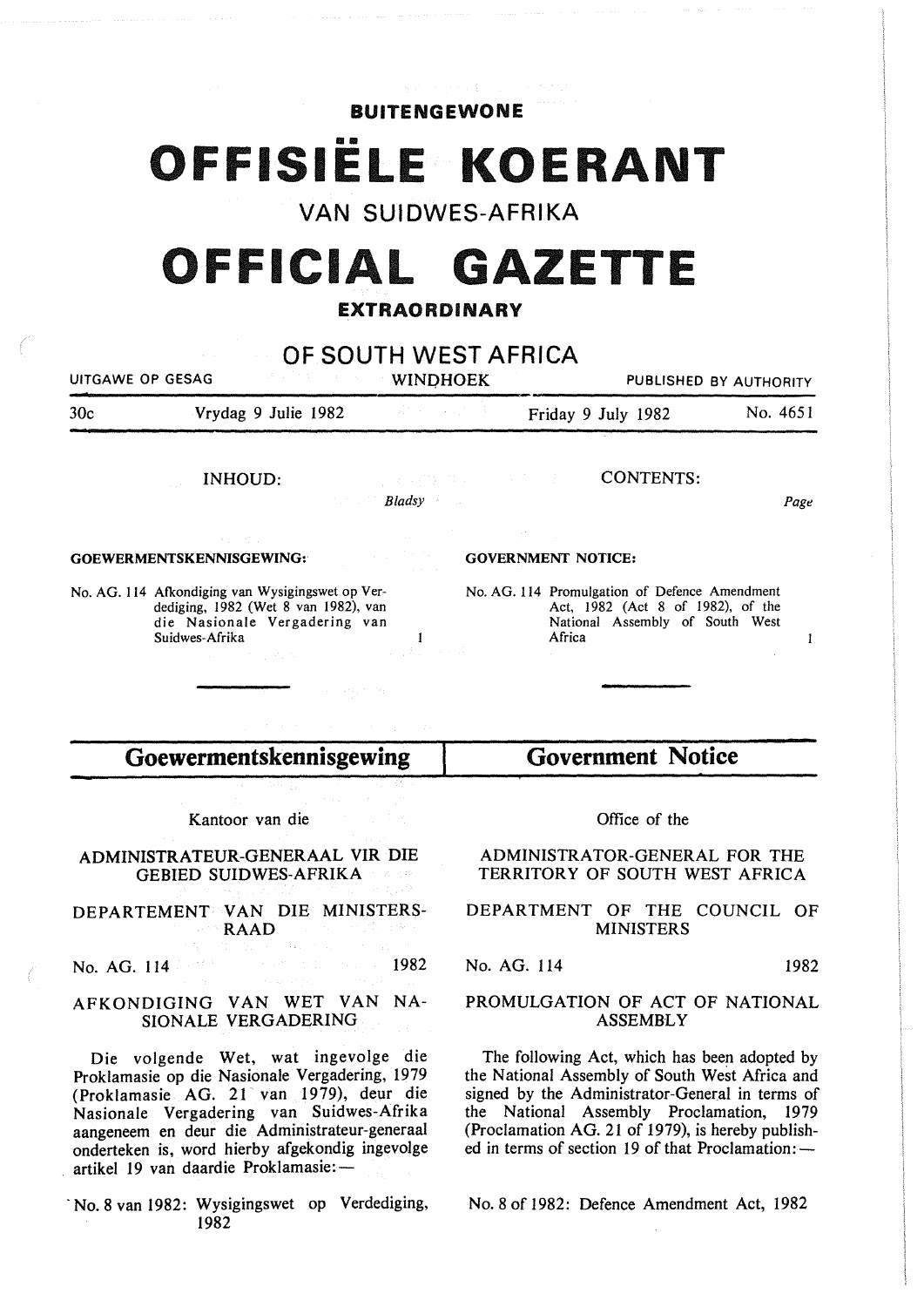#### DEFENCE AMENDMENT ACT, 1982

Act No. 8, 1982

*(English text signed by the Administrator-General on 5 July 1982)* 

## **ACT**

To amend the Defence Act, 1957, so as to empower the Council of Ministers to appoint a manpower board for the territory of South West Africa; and to provide for incidental matters.

BE IT ENACTED by the National Assembly of South West Africa, as follows:-

1. The following section is hereby substituted for section *14bis* of the Defence Act, 1957 (hereinafter referred to as the principal Act):

Substitution of section *14bis* of Act 44 of 1957. as inserted by section 13 of Act 17 of 1963 and amended by section 47 of Act 85 of 1967.

''Manpower board

74*bis.* (1) The Council of Ministers may —

(a) appoint a manpower board to  $-$ 

- (i) advise it at any time concerning the use of the manpower of the territory of South West Africa with particular regard to the allocation of the necessary manpower to any unit of the Citizen Force or the commandos forming part of the South West African Territory Force, as defined in section 1 of the Defence Matters in South West Africa Proclamation, 1980 (Proclamation 131 of 1980), to enable that Force to carry out the tasks assigned to it from time to time;
- (ii) determine from time to time, with due regard to the maintenance of the economy of the territory of South West Africa, which categories or portions of categories of persons employed in or practising any particular profession, industry, trade or occupation, should be exempted from military service and submit